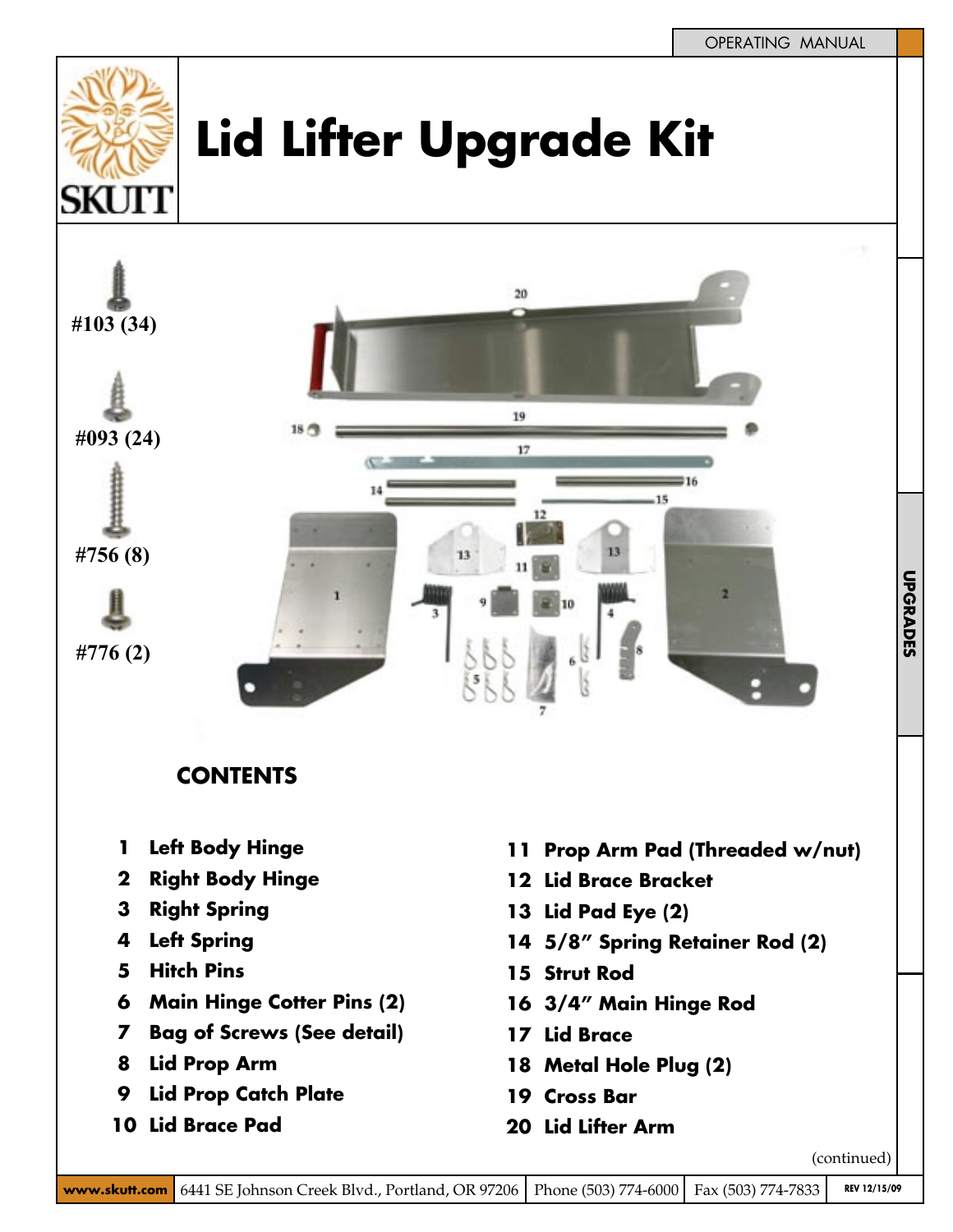### **REQUIRED TOOLS**

#### **- 12 Volt or Higher Cordless Drill w/ #2 Phillips Head Bit**

An underpowered cordless drill will make it difficult to set the screws into the band material. A Phillips screwdriver may also be used. If a screwdriver is used it will be necessary to set the screws by hitting the screwdriver with the butt of your hand before screwing them in.

## **INSTALLATION INSTRUCTIONS**

- 1. Open your Lid Lifter retrofit kit and examine the contents. Check to ensure you have all the items listed on the front page. A few items may look slightly different depending on the model you are upgrading but the number and general type will be the same.
- 2. With your existing kiln lid closed, remove the following hardware from your kiln:
	- A. Remove Lid and Body Hinge Assemblies

B. Remove Lid Handle

C. Remove the Lid Brace, Lid Brace Pad, and Lid Brace Guide





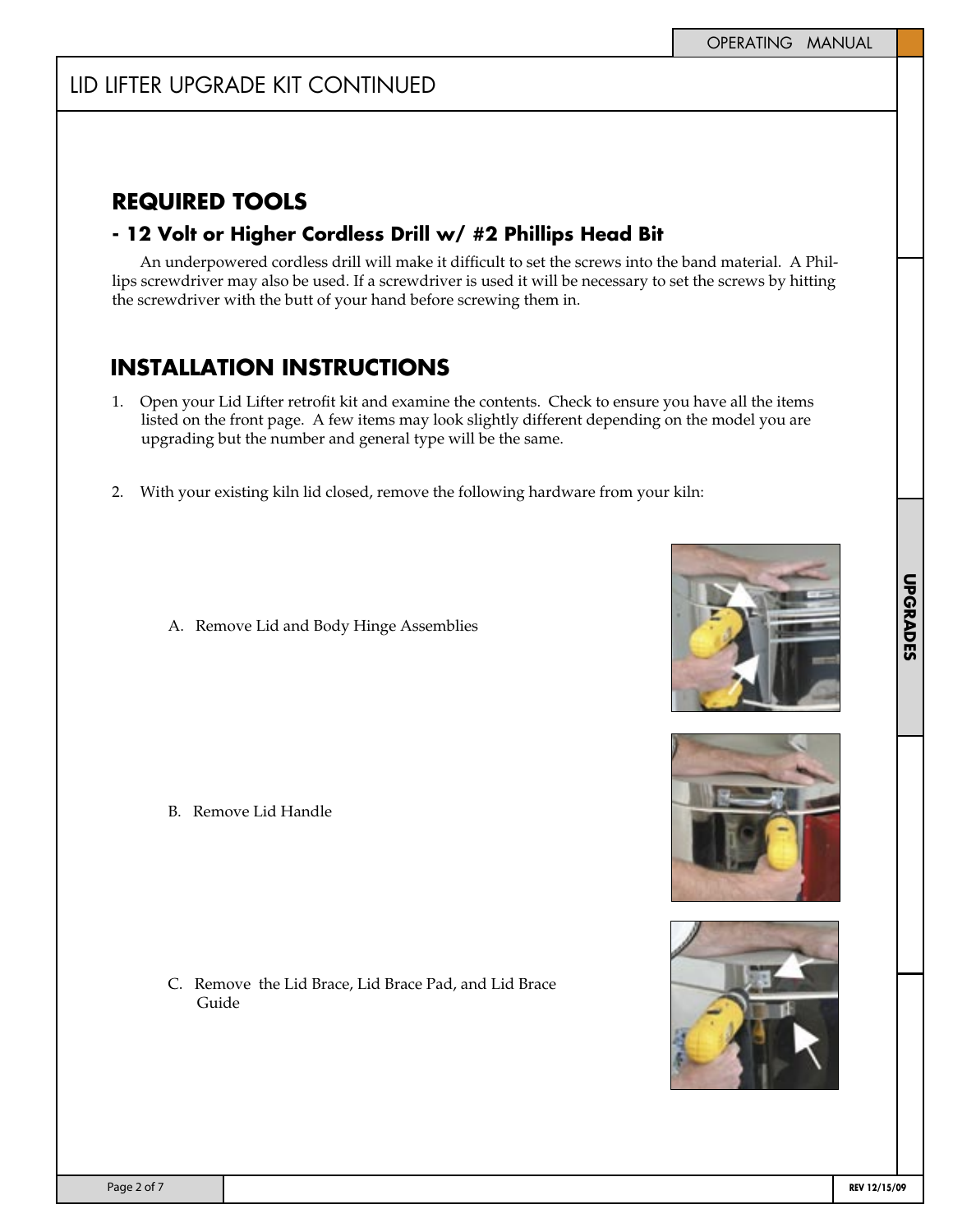### LID LIFTER UPGRADE KIT CONTINUED

- 3. **Tighten the lid band and upper section body band securely**. Use a little WD-40 or similar lubricant on the worm screws if they are corroded.
- 4. There will be sharp raised areas where the old sheet metal screws were on your lid and body band. These should be filed smooth or tapped flat gently with a small hammer to remove or flatten the burrs.
- 5. Attach the left and right lid lifter body hinges.
	- A. Attach the Strut Rod to the Left Body Hinge using a #776 machine screw.

B. Stand both body hinges up on a flat surface and attach the Right Body Hinge to the other end of the strut Rod

- C. Slide the lid towards the front of the kiln so you can locate the seams on the rear brick The inside bends of the Body Hinges are going to align on these seams. Mark them with a pen so you can see them when the lid is slid back in position.
- D. Align the Body Hinge Assembly so the edge is even with the top edge of the body band and the inside bend of the Body Hinges are in line with your marks. Secure with #093 screws beginning with the second column of holes in from the strut rod and working your way out. The first column of holes on each Body Hinge requires slightly longer screws so use the #756 screws.









**TAB TEXT HERE TAB TEXT HERE TAB TEXT HERE**

**UPGRADES**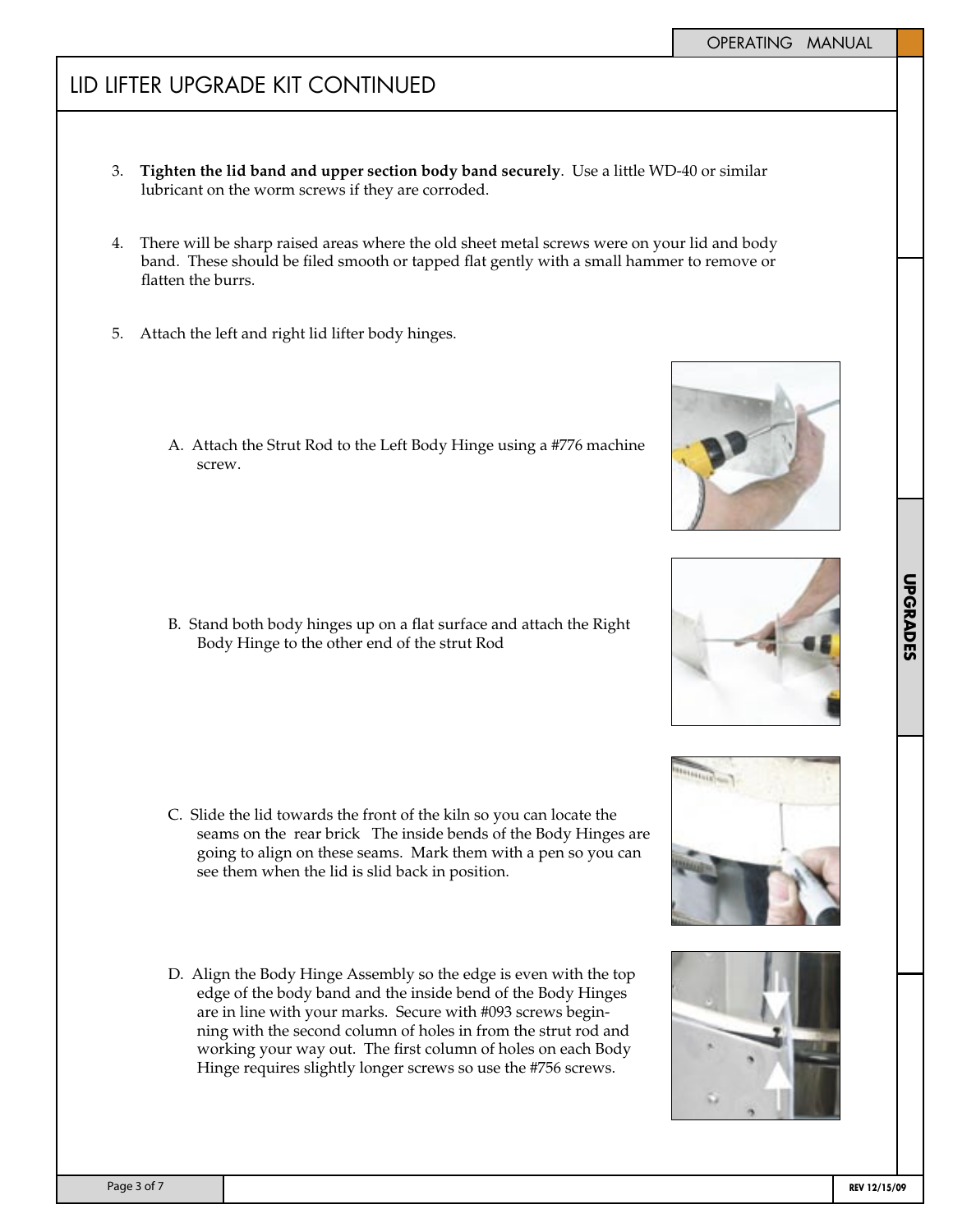#### LID LIFTER UPGRADE KIT CONTINUED

- 6. Attach the Lid Lifter Arm
	- A. Ensure that the kiln lid is positioned and centered on the top section with the lid band buckles lined up with the body band buckles. Line up the 3/4" holes in the lid lifter arm with the 3/4" holes in the body hinges and pin in place using the 3/4" Main Hinge Rod. Placing something under the Arm helps prevent damaging the lid during this step. Lower the lid lifter arm so it rests on the kiln lid. Install the 2 Cotter Pins in the ends of the Main Hinge Rod, securing it in place.
	- B. Line up the bottom edge of the bent flange on the front of the lid lifter arm with the bottom edge of the lid band and center the flange on the lid band using the top peep plug hole as a reference. Secure the flange to the lid band using the #103 sheet metal screws.
	- C. Slide the 1" diameter Crossover Bar through the holes in the middle of the lid lifter arm and center the tube. Slide the two Pad Eyes over each end of the Crossover Bar and insert a Hitch pin on each end of the bar.
	- D. The Pad Eyes should be squared up with the lid band and fastened in place using the #103 sheet metal screws. The Lid Brace Pad mounts on top of the left Pad Eye. The position varies depending on the model. Check photos.

E. Insert the metal hole plugs into the ends of the Crossover Bar.





**TAB TEXT HERE TAB TEXT HERE TAB TEXT HERE**

**UPGRADES** 

**TAB TEXT HERE UPGRADES**





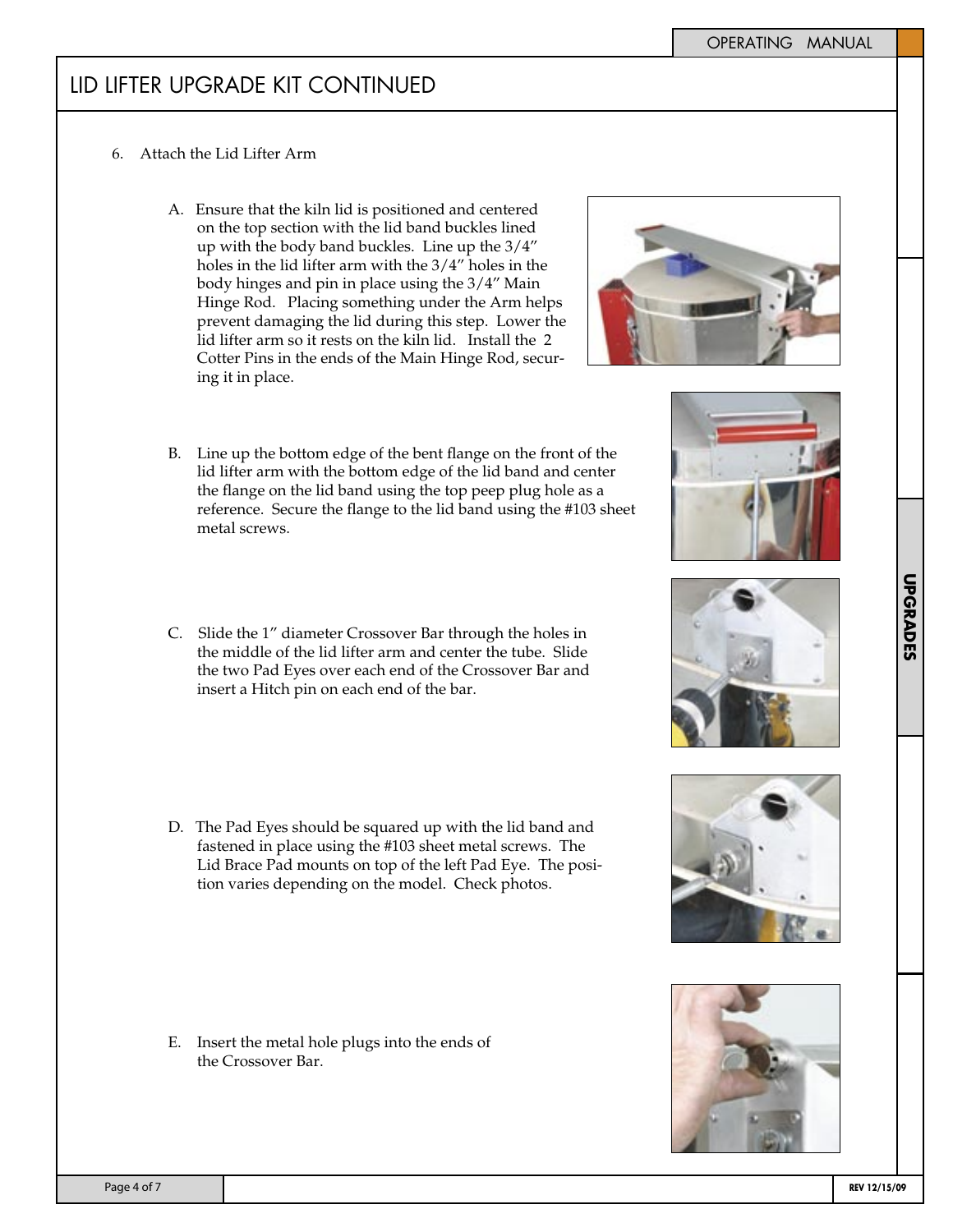# LID LIFTER UPGRADE KIT CONTINUED

- 7. Install and Tension the Springs
	- A. With the lid closed, install the torsion springs on the main hinge rod as follows: Remove one hitch pin from the main hinge rod. Slide the main hinge rod out so that only one side of the hinge assembly is still hinged. Slide the torsion springs over the end of the main hinge rod taking care that the long ends of the springs are together and facing down. (See photo). Slide the main hinge rod back in place and reinstall the hitch pin.



- B. Slide the 5/8" upper spring retainer rod in place in the upper 5/8" holes ensuring that the upper ends of the torsion springs are behind the retainer rod. Install the hitch pins in the ends of the retainer rod.
- C. Open the kiln lid fully about 10 degrees past vertical and allow the upper spring retainer rod to stop the lid movement. The lid should be stable and safe in this position. Install the 5/8" lower spring retainer rod in place using the outermost set of 5/8" holes in the body hinges. Ensure the lower ends of the torsion springs are behind the retainer rod. It may be necessary to push on the spring ends slightly to install the spring rod properly. Install the hitch pins in the ends of the spring retainer rod.



D. When the lid is carefully lowered, the torsion springs will be put in compression. Ensure that no one is standing behind the kiln when the lid is lowered until it is determined that all hinge parts are securely fastened and are working properly. Make a thorough inspection of all hinges, spring rods, etc. to ensure that nothing has worked loose.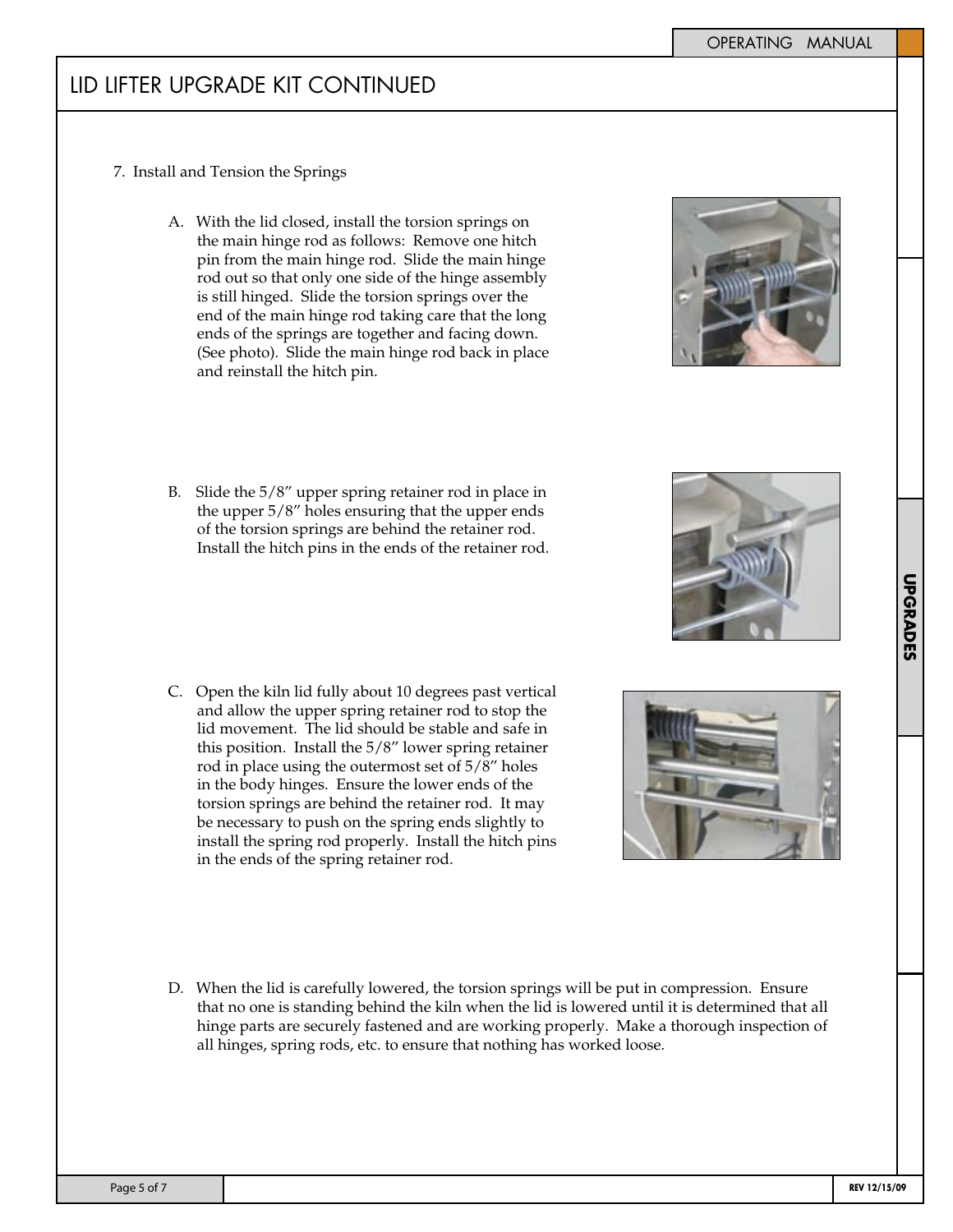**TAB TEXT HERE TAB TEXT HERE TAB TEXT HERE**

**UPGRADES** 

**TAB TEXT HERE UPGRADES**

# LID LIFTER UPGRADE KIT CONTINUED

- 8. Install Lid Prop
	- A. The Lid Prop Plate should be located on the lid with the right edge of the plate flush with the first facet junction to the left of the handle. See photo.
	- B. To line it up position the Plate overlapping the facet junction and slide it back until there is no gap between the right edge of the Pate and the lid band. Line up the bottom edge of the Catch plate flush with the bottom edge of the lid band. Attach the Plate using #103 screws.
	- C. Position the Lid Prop Arm by placing the Prop Catch in the first notch and aligning the prop so it is perpendicular to the lid band. The Prop Arm should be able to rock back out of the closed position without catching on the Prop Catch. Secure the Prop Arm Pad with #103 screws.
- 8. Install Lid Brace
	- A. Attach the Lid Brace to the Lid Brace Pad. Be sure that 2 washers are used between the Lid Brace and Lid Brace Pad and 1 washer is used between the Lid Brace and the CotterPin
	- B. The Lid Brace Bracket position will be different depending on whether it is a 10-sided model or a 12-sided model. Use the photos to help position the bracket and then secure it with #103 screws.